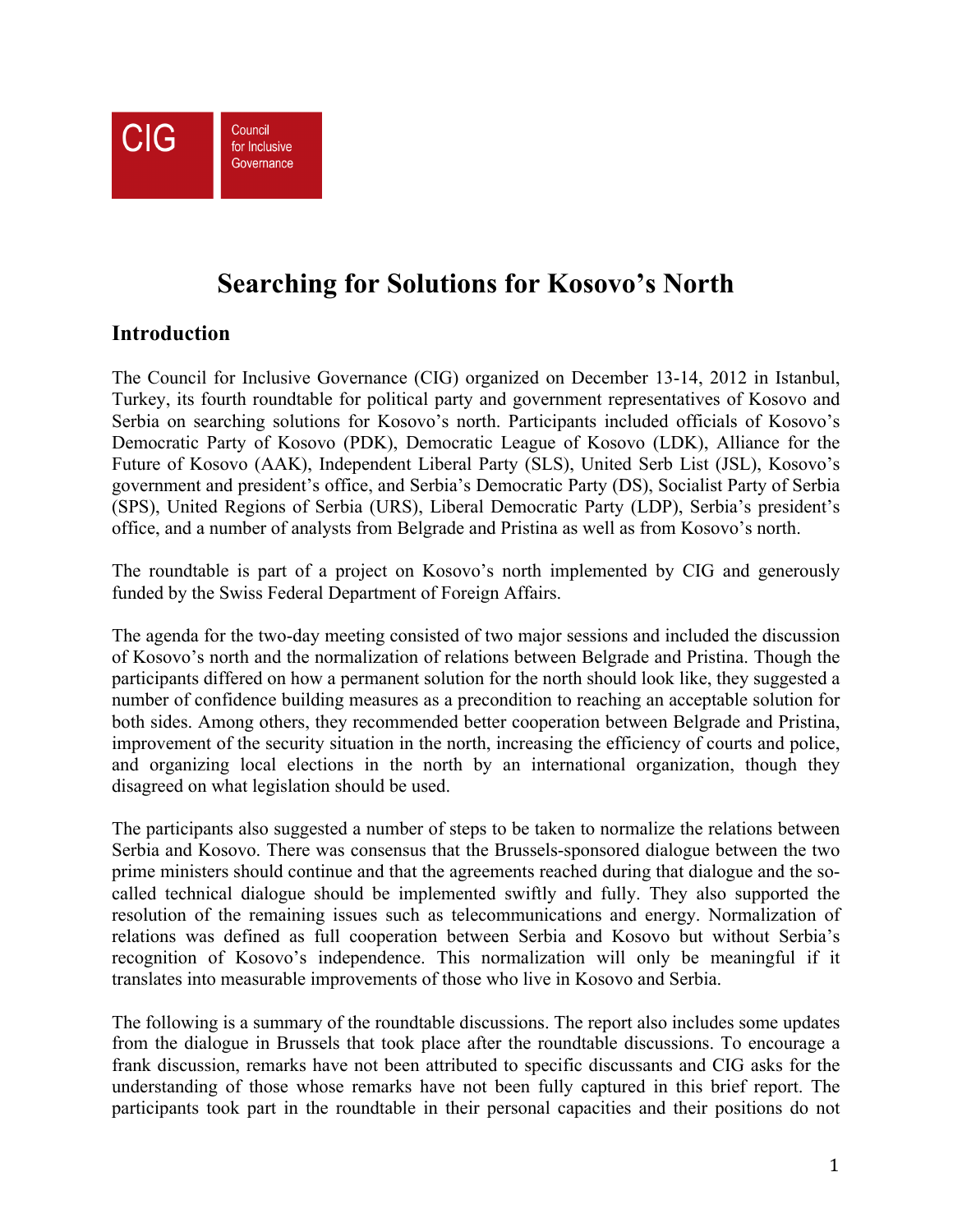necessarily reflect those of organizations they represent. The participants have not reviewed the report, and CIG takes the responsibility for its content.

#### **Local Governance in Kosovo's North**

The north continues to be governed by local institutions elected and governing according to Serbian laws and funded by Belgrade. Pristina and the international community do not recognize these institutions as legal. The issue of Serbian institutions in the north is discussed by prime ministers of Serbia and Kosovo in the Brussels dialogue. The most likely option is an election organized by an international organization that would produce acceptable institutions for both Belgrade and Pristina. The roundtable participants discussed what options could produce institutions acceptable to Pristina and the international community. A number of participants said that new elections in the north should be held in coordination among Pristina, Belgrade, and the international community and organized by an international organization such as OSCE. OSCE has been mentioned as a potential organizer also by Serbian and Kosovo representatives taking part in the Brussels dialogue.

A speaker said that the Serbian elections in the north after Kosovo's independence should not have been held since they have created more trouble for both Belgrade and the north. He noted that the election benefited some (currently) Serbian opposition parties that received most of the votes in the north, but it only created trouble for the Serbian government vis-à-vis the international community. He warned that it would be difficult to organize new elections in the north without having a broad picture of what the situation would be after the elections. Otherwise, "voters may boycott the elections." He suggested that the best option would be to have an international organization to organize the first elections according to the Serbian election law, and then evaluate the situation later and see what possibilities exist for the next election, including the option of organizing it according to Kosovo's laws. He concluded that the Serbs now would take part in elections only if they are organized according to the Serbian laws. Another speaker said that in principle using the Serbian laws for the first elections would be acceptable, but noted that it would be difficult to "sell it to foreign capitals and to Pristina," which are interested in the north's integration into Kosovo's institutions according to Kosovo's laws. Another speaker said that Pristina would not agree to hold elections on Kosovo's territory according to the Serbian laws. "This will be intolerable to Kosovo and to the international community and would be a huge step back to the current momentum of cooperation." In an apparent search for compromise, another participant repeated an idea that was first proposed at CIG's previous roundtable in Budva in October 2012—to organize the first election according to Kosovo's election law labeling it for this purpose as "OSCE rules."

In addition to agreeing to hold an election, the parties should also work to achieve a framework that would be defined through a political process for the resolution of the overall dispute. Among major problems was listed the existence of informal Serbian security structures in the north. Though a number of Serb participants denied their existence, the Albanian speakers said that these structures should be addressed in the Brussels dialogue once the implementation of the integrated border management (IBM) agreement is completed. These structures could be dissolved through facilitation and cooperation with Belgrade. Many speakers said that Belgrade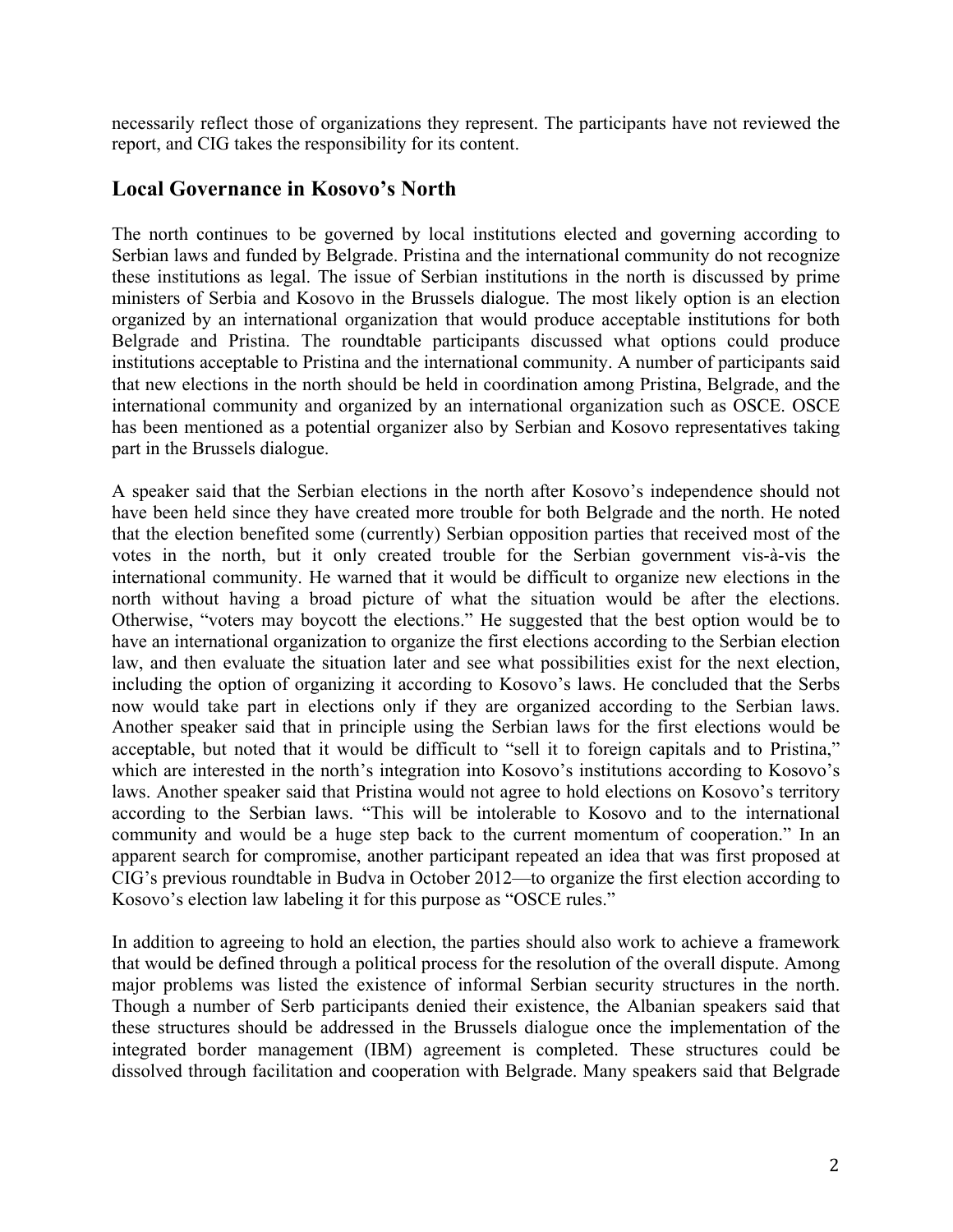is becoming more realistic and efficient in cooperating with Pristina and the international community.

Another speaker said that a trilateral agreement between Pristina, Belgrade, and Serbs in the north could be acceptable to all sides. He suggested that the agreement should, among others, allow the Serb municipalities to create an association of municipalities. He said that this association of four municipalities in the north in essence would not be against the spirit of the Ahtisaari plan but would be an Ahtisaari plus. However, another speaker said that Serbs in the south are just as important when it comes to such arrangements. Two thirds of Kosovo's total Serb population lives in the south and he suggested that this proposed association of Serbmajority municipalities should also include the Serb-majority municipalities in the south. "We would be stronger together," he concluded.

Many said a compromise on the north is inevitable and would be reached soon. Neither Pristina nor Belgrade were happy with the terms of the IBM agreement but accepted it. They will have to do the same regarding the north. A speaker said that elections in the north is the first step towards the resolution of the problem, but doubted such an election could happen as long as Belgrade supports and funds the current Serbian structures. Zubin Potok and Zvecan held local elections in May 2012 even though Belgrade had decided not to organize elections there. Institutions in Leposavic and North Mitrovica still have a mandate, but no one knows what Belgrade is going to do when their mandate expires in 2014, a speaker explained. All four municipalities continue to be funded by the government of Serbia. He said that a provisional solution for the north is necessary, but not through elections, but perhaps an international body could manage the north and appoint municipal councils to prepare the ground for an election. But Serbs in the north are not ready for such compromises before they would receive additional security guarantees from Pristina. The speaker complained that Pristina has not yet given all the Ahtisaari powers to Serb-majority municipalities in the south, including powers to appoint police chiefs. As a sign of good will, Pristina should implement the plan in full. But some Albanian participants denied that the Ahtisaari plan has not been implemented in full.

A number of Albanian participants said that the Ahtisaari plan should also be implemented in the north. It provides for adequate relations between Serbs in Kosovo and Belgrade, but that the Serbs in the north will have to operate within Kosovo's system of law and governance. A speaker said that some groups in the north are resisting elections and integration into Kosovo's system for personal reasons because they may lose power and other benefits. Another speaker said that the north has been "captured by a group of individuals who benefit from the status quo and they will do everything possible to resist the resolution of the problem."

The north will be on the agenda of the Brussels discussions after energy and telecommunications, a speaker predicted. It is difficult to say what kind of legal framework will be proposed for the north. The speaker said that while the talks on the north will continue, it is possible to take some temporary measures, such as appointing municipal councils until a solution is reached. For a long-term solution, he said that the north needs additional political and financial guarantees, affirmative action in employment, and subsidies. For the time being, however, the speaker said, the Serb leaders in the north are not ready to make any concessions.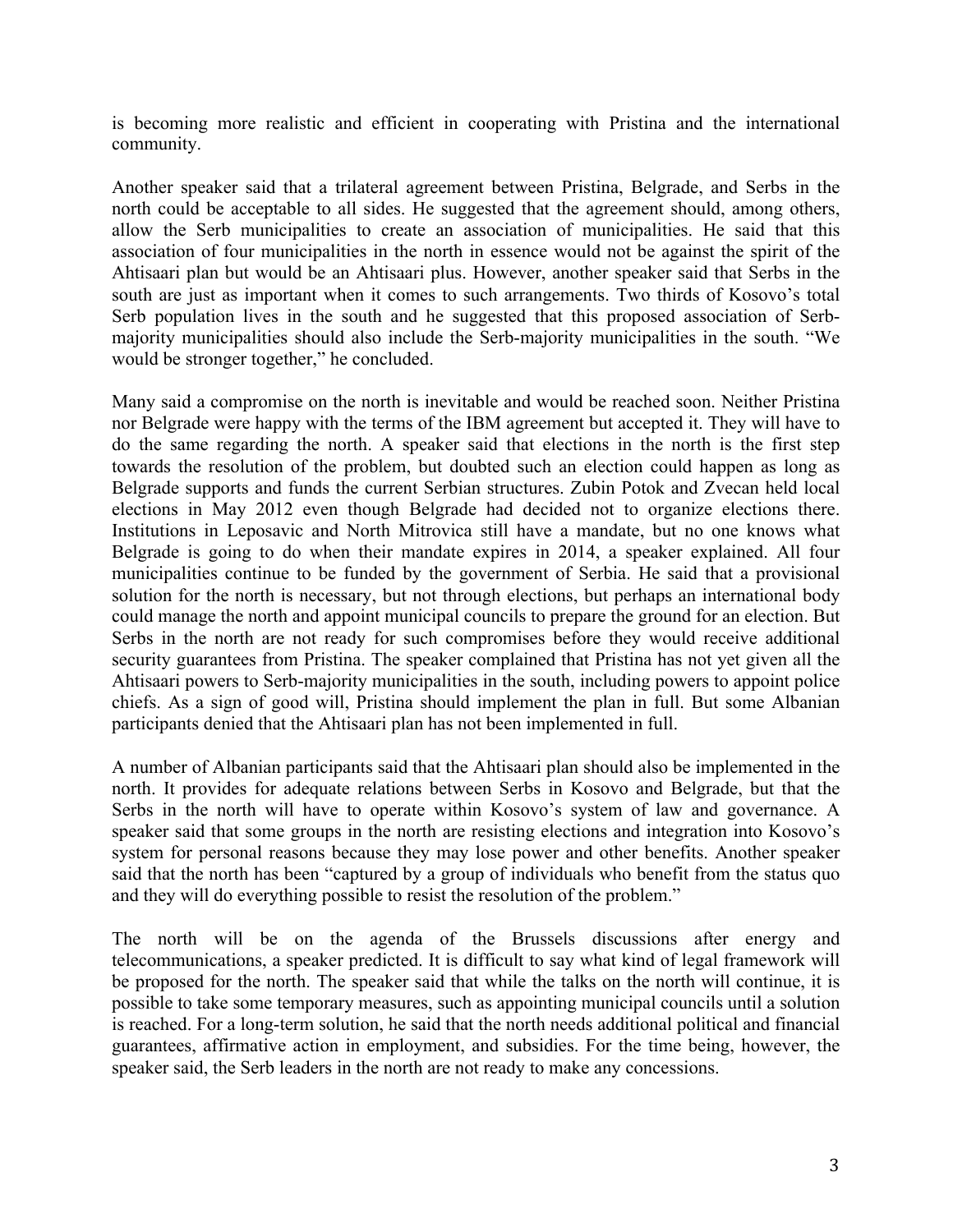Some participants said that both Kosovo and Serbia suffer from a lack of brave leaderships ready to make unpopular but necessary decisions. This is why the international community is indispensable, some speakers noted. Many said that it will not be easy to reach agreements, but once agreements are reached they will be implemented. A speaker said that Kosovo's local selfgovernment legislation offers sufficient guarantees. There was almost consensus among the participants that establishment of an adequate level of rule of law in the north is of utmost importance.

There was consensus that security should be improved in the north. Violent incidents take place there almost every week. A person who works in Kosovo's Mitrovica North Administrative Office was shot at in a cafe in the north just days prior to the Istanbul meeting. Though an investigation is underway, many suspect the reason for the shooting was his engagement with Kosovo's institutions. A participant said that this was an attack on those who are trying to help build confidence between Serbs in the north and Kosovo's institutions. Many Serbs in the north view the opening of this office as a first step towards the implementation of the Ahtisaari plan and north's integration into Kosovo's institutions. Thus many expect that the Serbs in the north will continue to object to such efforts. A speaker said that the decision to open the office was rushed and "one should not rush into making quick decisions." Another speaker responded that "one should not rush to make bad decisions, but for good decisions one should rush." He further said that it has been thirteen years and the problem is still lingering. Another speaker said that the international community cannot wait for the Serbs and Albanians forever, that it cannot afford to commit resources to the north dispute endlessly.

The discussion showed that the Serb participants preferred a package deal for the north while the Albanians preferred an incremental, step-by-step approach. Regardless of the approach, a speaker said that the solution for the north would most likely include "a piece from each three autonomy, special status, and the Ahtisaari plan."

Some people in the north seem to panic because of the fast process of the dialogue between Belgrade and Pristina. Few expected the swift implementation of the IBM, a speaker said. He said that establishment of acceptable local governance in the north is part of the normalization of relations between Serbia and Kosovo, and it should be seen in that context. He opposed the idea of organizing another Serbian election in the north. Instead, he suggested to keep the current institutions until there is an agreement to have elections according to Kosovo's laws "in two or three years." The speaker said that it is time to be realistic and propose ideas that are acceptable to both sides.

Responding to claims that Serbian political structures in the north are involved in organized crime, a Serb speaker said that political structures provide services to the people, but there are criminal structures as well and they are not connected to political institutions in the north. He suggested that the difference between political and criminal structures in the north should be made. Many speakers said that the dissolution of the security structures is a precondition for any stability in the north, but that an agreement on political institutions could wait. "The informal security structures have the power to sabotage and undermine any progress reached in the dialogue."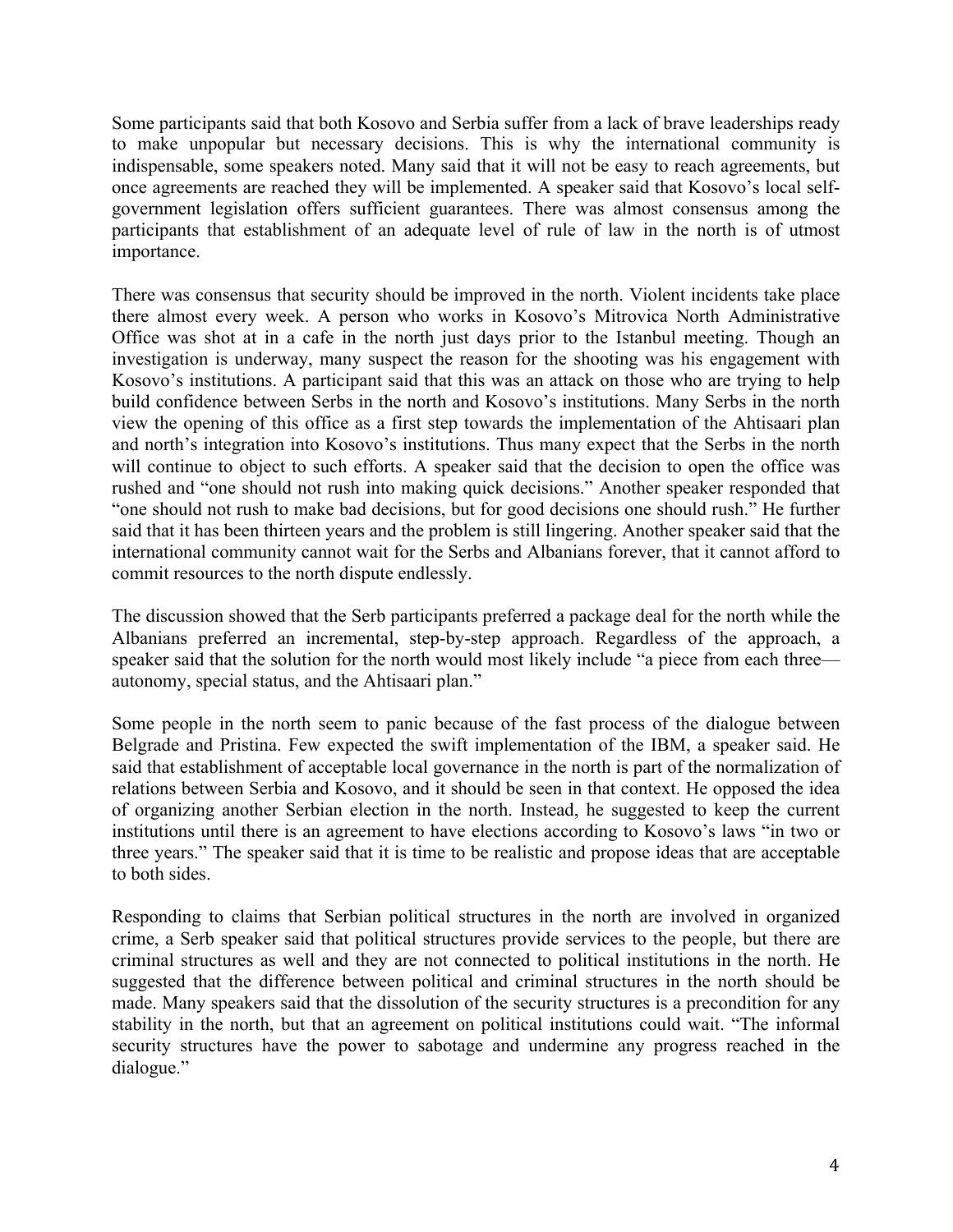Things are happening faster than many expected. Frequent meetings of the prime ministers and reaching of new agreements and their implementation indicate that the remaining problems will be resolved sooner than many believe, some speakers noted. In this context, the speakers said that the participants should all become more realistic and see how they can help those in charge of the dialogue with ideas and suggestions and also help in the implementation of the agreements, especially in getting the support of the public in both Serbia and Kosovo for the dialogue.

# **Normalization of Relations**

The technical dialogue between Belgrade and Pristina that began last year has entered a new phase with meetings between the two prime ministers and addressing of political issues. So far a number of agreements have been reached but their implementation has not been as swift. The IBM agreement has been implemented but neither side is happy with its terms, and there are quite a few things that are not clear about its content. Furthermore, different interpretations of the same agreements by Pristina and Belgrade and the lack of clarifications by Brussels have not contributed to amassing public support for the dialogue and the implementation of the agreements. The prime ministers have agreed to form a development fund for the north consisting of revenues collected from the two crossing gates in the north and additional funds from the European Commission and Kosovo's government. A Kosovo Albanian, Kosovo Serb, and an international representative would manage the Fund. However, many Serbs in the north are against this arrangement and a number of protests have been organized by local institutions there.

Security was singled out as an area where cooperation between Belgrade and Pristina is crucial, not only to improve the overall stability but also to share information between the two police forces to combat organized crime. Some suggested that the Serbian police should share information with EULEX, KFOR, and the Kosovo Police (KP). Functioning of local courts is also crucial in making sure that criminal cases are prosecuted. Some participants said that suspects are released by courts without proper investigation, so even when the police are efficient in arresting criminals, it is useless without the proper functioning of courts.

A speaker said the following steps should be taken as part of normalization of relations and in order to increase confidence between Belgrade and Pristina: joint police patrols of EULEX, KFOR, and KP in the north; establishment of acceptable judiciary; increased political participation of the Serbs in the north; dismantling of informal security structures; preparations for local elections in the north; restrain from unilateral actions of usage of force; free movement of people and goods; full implementation of IBM agreement; and integration of Serbs into Kosovo's security structures.

A speaker said that democracy in multiethnic societies requires special, consensual rules. "We cannot simplify the north, it requires special rules that are common in multiethnic societies." He suggested that communication with the Serbian structures in the north should be established by Pristina; a peaceful environment for holding local elections according to Kosovo's laws should be created and options that threaten Kosovo's system must be excluded, in other words not giving the Serbs in the north the capability to blackmail Kosovo's system. However, the speaker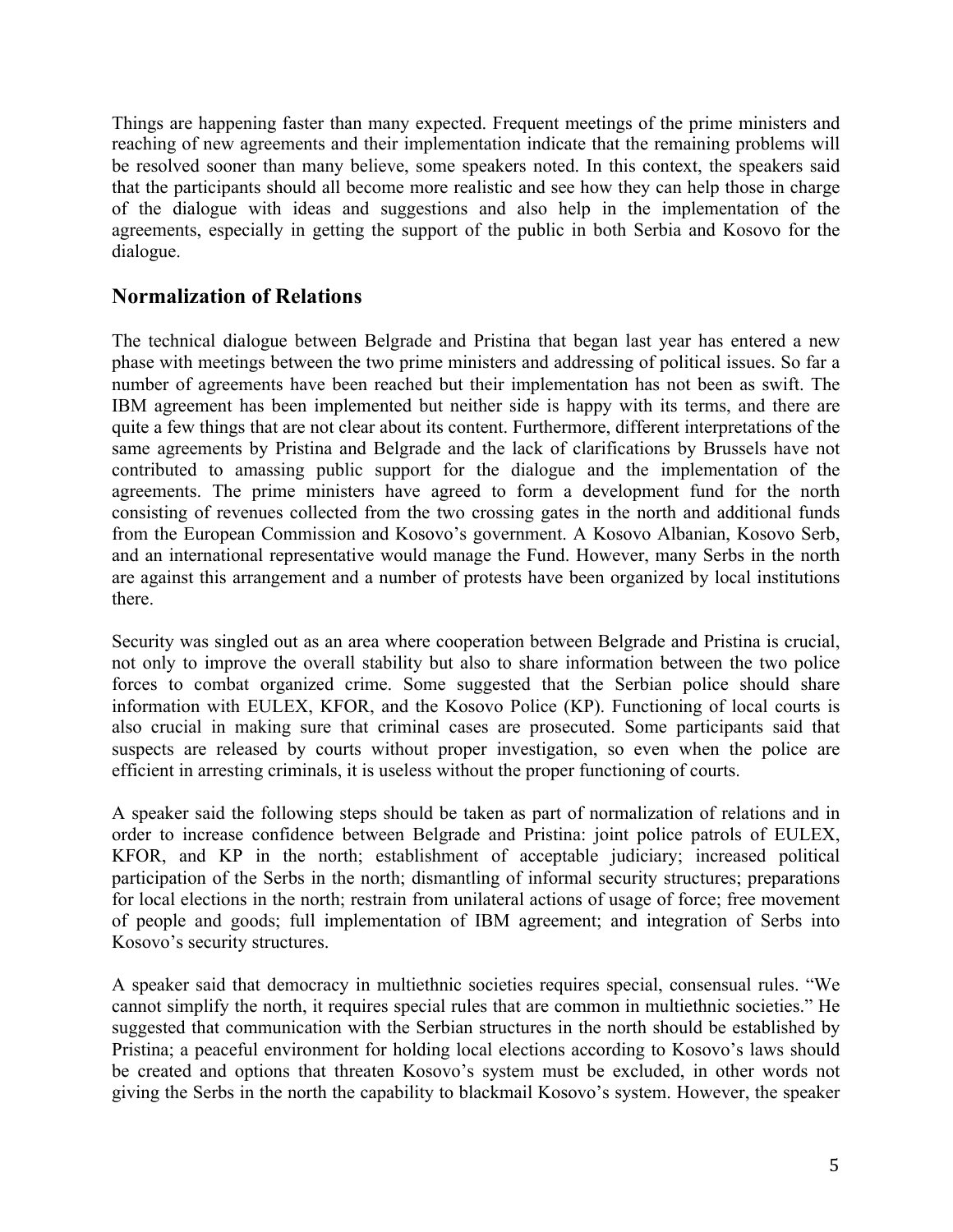said that it should be recognized the north is a "specific problem that requires a specific and special solution."

There was almost consensus that the resolution of the north is key to normalization of relations between Pristina and Belgrade. The participants agreed that there is a need to establish new acceptable local government institutions in the north but disagreed on how to do it, whether to use Kosovo's or Serbia's legislation. A speaker defined normalization of relations as "those things that affect people directly, such as the IBM agreement." The participants said that the next steps should be resolution of telecommunications and energy issues, resolution of the car insurance issue, exchange of liaison officers between Pristina and Belgrade, and establishing train and air connections between Belgrade and Pristina.

## **Conclusions and Recommendations**

The roundtable addressed (1) local governance in Kosovo's north, and (2) normalization of relations between Serbia and Kosovo. The following is a list of conclusions and recommendations that came out of the discussions.

- 1. **Participants differed on models of local governance for Kosovo's north but recognized the human cost of the status quo**. Some Serb participants argued for an intermediate solution that retains the existing governing authority of northern Serbs and preserves Kosovo's territorial integrity. But Albanian participants insisted that the implementation of the Ahtisaari Plan is the only option.
- 2. **Participants supported an election in the north to be organized in 2013 by an international organization, such as OSCE, but disagreed on whose and what legal framework should be applied**. Serbs insisted on Serbia's laws, while Albanians on Kosovo's laws. Although 'neutral' election rules could be found for holding an election—a set of rules prepared by OSCE (some participants suggested based on Kosovo's election law)— an agreement on whose legislation to apply after the election would be more difficult.
- 3. **Informal security structures in the north pose a threat to reaching and implementing agreements and to the overall stability**. Albanian participants suggested dismantling these structures as a necessary step towards a permanent solution for the north. Many Serb participants denied that such structures exist. Some suggested that security be a topic in the dialogue between the two prime ministers.
- 4. **Actors have disproportional influence in the north**. Participants agreed that Belgrade has more influence than the northern Serbs, who, in turn, have more influence than Pristina. Pristina's efforts to establish offices in the north are viewed as an attempt to increase its influence at the expense of Belgrade and the northern Serbs. The influence of the northern Serbs is decreasing. The IBM agreement showed that Belgrade and Pristina could reach and implement agreements without their consent. The northern Serbs have not been able to undermine the implementation process. It is not clear whether they want to have a role in the bargaining process or continue to support the deadlock that the international community, Belgrade, and Pristina want to break. If they refuse to cooperate, their existing influence could unravel further.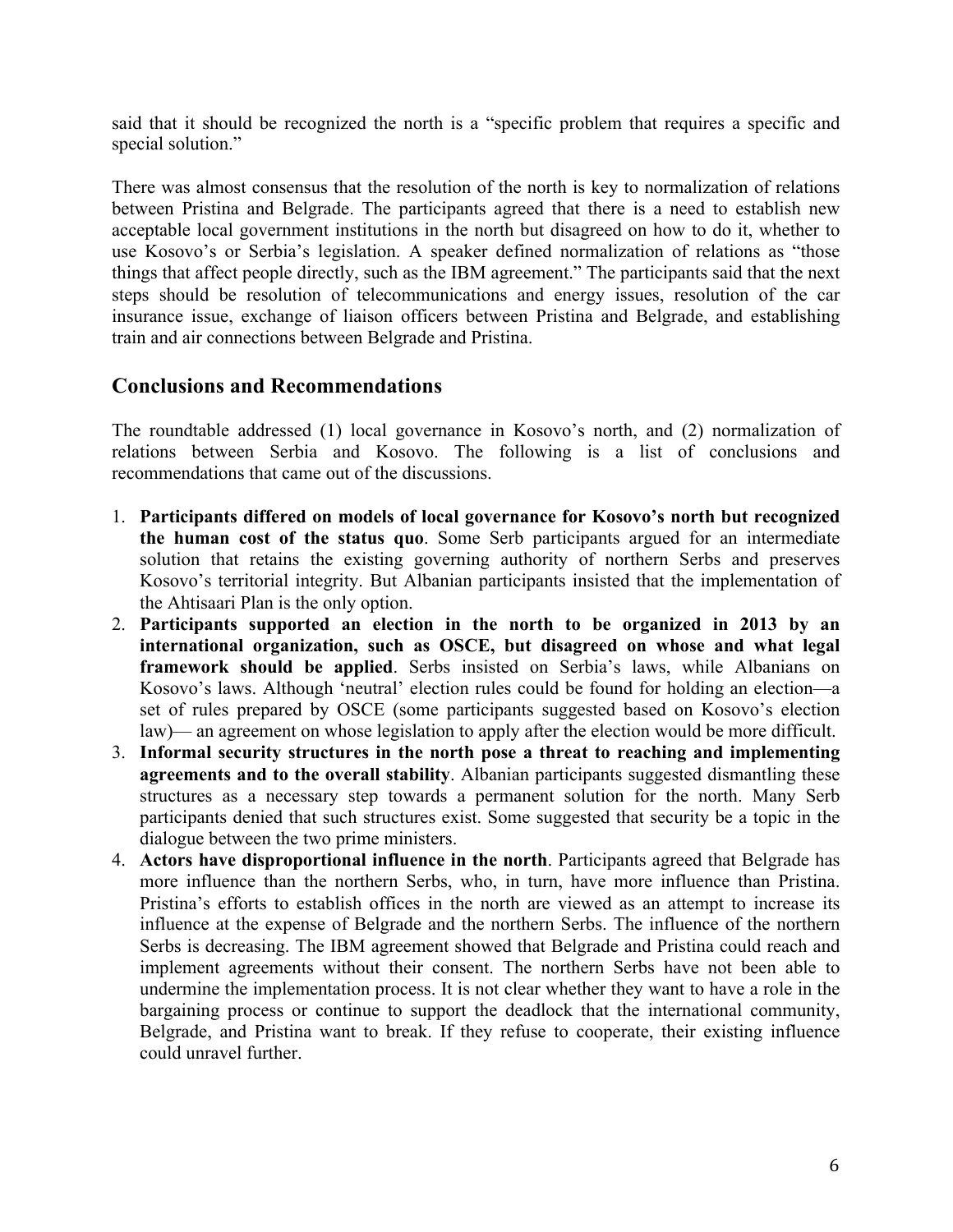- 5. **Pristina should implement fully its own legislation in Serb-majority areas in the south and refrain from the use of force in the north**. This could improve interethnic and institutional trust and help the integration of the Serbs in the north.
- 6. **Normalization of relations between Serbia and Kosovo was defined as 'cooperation**  without recognition.' The implementation of agreements could improve the relations by absorbing people's dissatisfaction through easing of restrictions—elimination of car insurance fees, recognition of car plates—that people in both places face—and improvements in their daily lives. Belgrade and Pristina should also regularly inform their publics about the dialogue and the content of the agreements. Brussels should be more transparent as well and clarify when needed the content of the agreements reached between Kosovo and Serbia.
- 7. **Participants defined a number of steps to normalize Belgrade-Pristina relations, ranging from freedom of movement to cooperation on EU integration:**
	- a. Improve movement of people and goods though full recognition of car plates, travel documents, and resolution of the car insurance issue;
	- b. Exchange trade and economic liaison officers in addition to political liaisons and establish cooperation between the customs agencies;
	- c. Accelerate the implementation of the agreement of cadastral issues;
	- d. Cooperate on finding the destiny of missing persons;
	- e. Reach agreements on energy and telecommunications;
	- f. Recognize the University in Mitrovica and find some agreement on other levels of education for the Serbs;
	- g. Ensure transparency of the Serbian funds to Kosovo Serbs;
	- h. Resolve the issue of the pension contributions of Albanians collected before 1999;
	- i. Implement joint infrastructure projects, such as a highway Pristina-Nis, Pristina-Leposavic, and train and air connection between Belgrade and Pristina;
	- j. Belgrade should not obstruct the privatization of the ski center in Brezovica where a large number of Serbs would be employed;
	- k. Increase cultural exchange programs, business contacts and contacts on various political levels;
	- l. Belgrade and Pristina should not obstruct each other's EU integration.